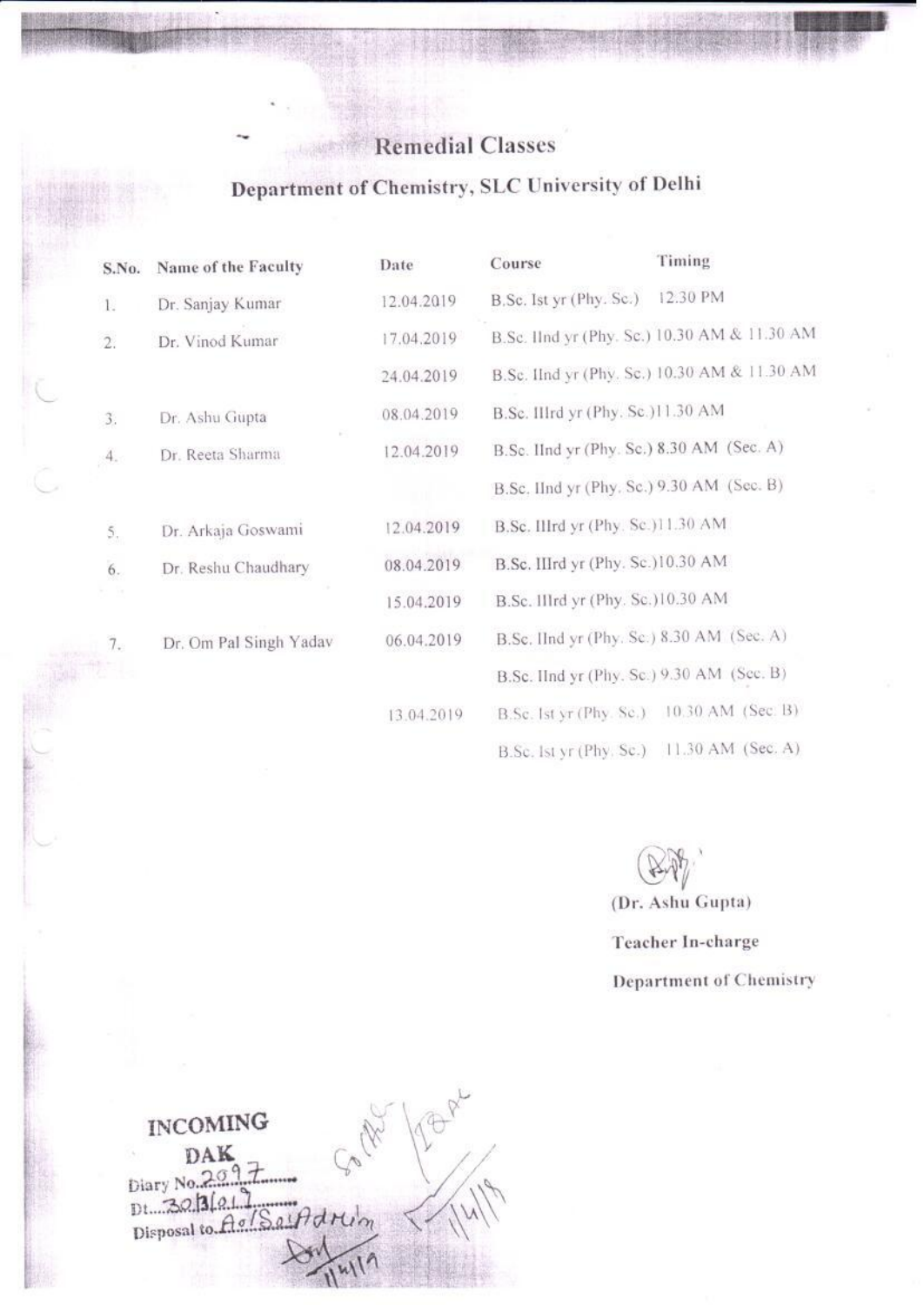#### **Remedial Classes**

| Sl.No          | Name of the Faculty               | Date                     | Name of the Paper             | Course                         | Timing               |
|----------------|-----------------------------------|--------------------------|-------------------------------|--------------------------------|----------------------|
| $\mathbf{1}$   | Dr Neena Shireesh                 | 26.03.2019               | 1.Pol Theory<br>2. IPT        | $B A (H)-I$<br>$BA(H)-III$     | 8.30 AM<br>12.30 PM  |
| $\overline{2}$ | Dr. Sitaram Kumbhar               | 30.03.2019<br>02.04.2019 | 1.IFP<br>2. P&PCP             | $BA(H)-VI$<br>$BA(H)-IV$       | 12.30 PM<br>11.30 AM |
| 3              | Dr. Anil Thakur                   | 30.03.2019<br>07.04.2019 | 1.Pol Process<br>2. MPP       | $BA(H)-III$<br>BA (H)-III      | 12.30 PM<br>1.30 PM  |
| $\overline{4}$ | Dr. Srinivas Mishra               | 30.03.2019<br>06.04.2019 | 1.UG<br>2.IR                  | $B A (H)-III$<br>$BA(H)-II$    | 10.30 AM<br>11.30 AM |
| 5              | Dr. Shyam Sunder Prasad           | 26.03.2019<br>06.04.2019 | 1.P.A<br>2.IR                 | $BA(H)-H$<br>$BA(P)-II$        | 8.30 AM<br>12.30 PM  |
| 6              | Dr. Niranjan Chichuan             | 29.03.2019<br>30.03.2019 | 1.GP<br>2.IR                  | BA (H)-IV<br>$BA(P)-IV$        | 12.30 PM<br>12.30 PM |
|                | Dr. Ameswar Naik                  | 30.03.2019<br>04.04.2019 | 1.UG<br>2. DG                 | $BA(P)-VI$<br>$BA(P)-VI$       | 11.30 AM<br>11.30 AM |
| 8              | Dr. Surbhi Seghal                 | 1.04.2019<br>08.04.2019  | 1.IGP<br>2. POSR              | $B A (P)-II$<br>$BA(P)-III$    | 8.30 AM<br>12.30 PM  |
| 9              | Dr. Rekha Kaushik                 | 27.03.2019<br>30.032019  | 1.IGP<br>2.DG                 | $B A (P)-I$<br>$BA(P)-VI$      | 8.30 AM<br>1.30 PM   |
| 10             | Mrs. Rapti Mishra                 | 1.04.2019<br>02.04.2019  | 1.DG<br>2. HRGE               | $B A (P)-VI$<br>$BA(P)-VI$     | 12.30 PM<br>12.30 PM |
| 11             | Mr. Vivekanand Naratam<br>Motiram | 1.04.2019<br>30.03.2019  | 1.IPT<br>2. IGP               | $B A (P)-VI$<br>$B A (P) - II$ | 8.30 AM<br>12.30 PM  |
| 12             | Mr. Deepak Kumar                  | 26.03.2019<br>06.04.2019 | 1.UG<br>2. Peace and Conflict | $B A (P)$ -III<br>$BA(P)-III$  | 9.30 AM<br>1.30 PM   |

#### Department of Political Science, SLC University of Delhi

 $N_{\text{NL}}$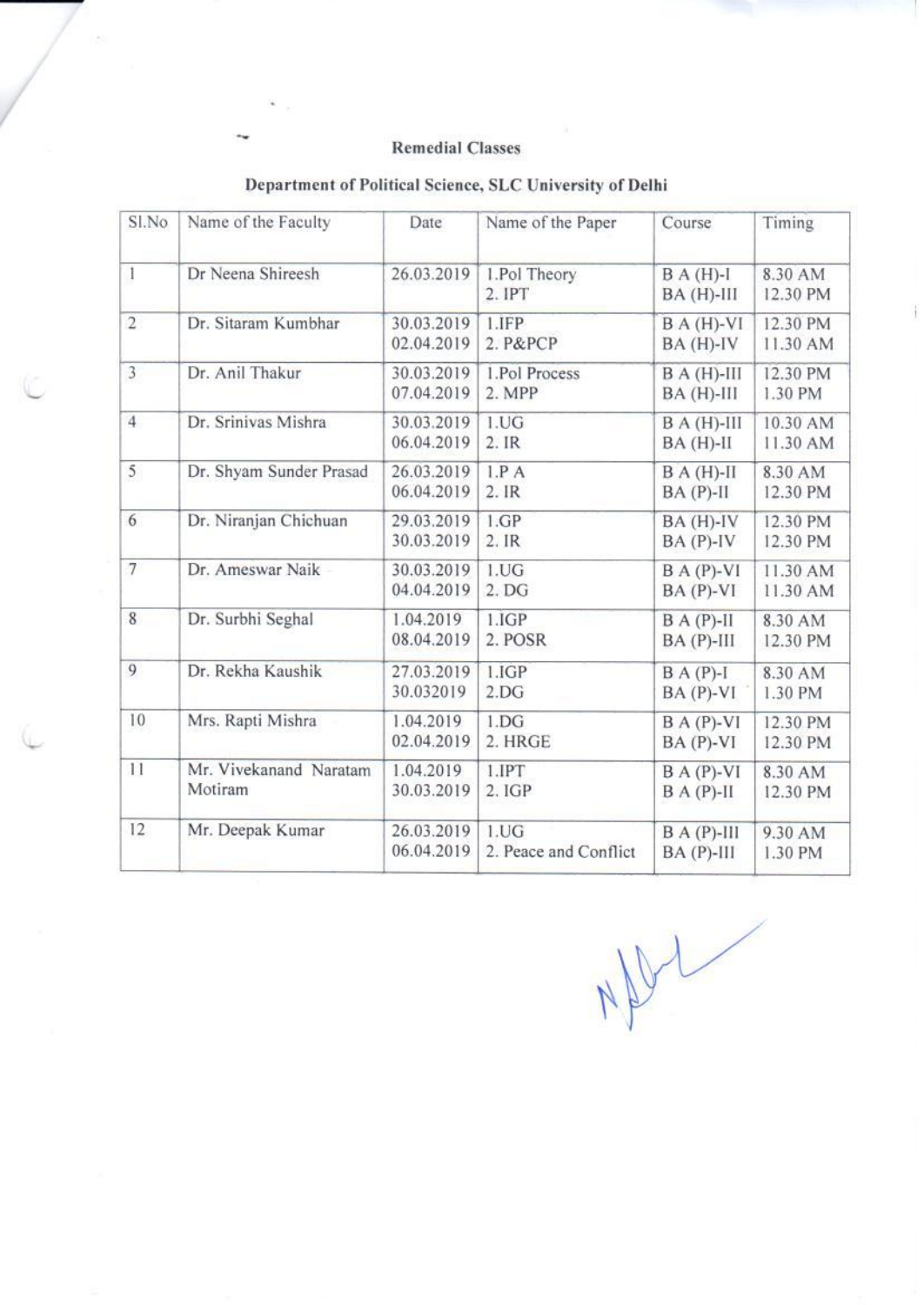#### **Schedule for Remedial Classes**

| S.<br>No.               | Date       | Paper                              | Semester      | Teacher name                   | Time                | Venue          |
|-------------------------|------------|------------------------------------|---------------|--------------------------------|---------------------|----------------|
| $\mathbf{1}$            | 22-04-2019 | Electricity and<br>Magnetism       | $\mathcal{I}$ | Mr. Ravinder Kumar             | $10$ a.m. $-12$ p.m | Room No.<br>10 |
| $\overline{\mathbf{c}}$ | 23-04-2019 | Electricity and<br>Magnetism       | $_{\rm II}$   | Ms. Anita                      | 10 a.m. - 12 p.m    | Room No<br>10  |
| 3                       | 24-04-2019 | Digital and<br>Analog Circuit      | $\rm II$      | Dr. Monika Goyal               | $10$ a.m. $-12$ p.m | Room No<br>10  |
| $\overline{4}$          | 26-04-2019 | Solid State<br>Physics             | VI            | Mr. Pradeep Kumar              | 10 a.m. - 12 p.m    | Room No<br>10  |
| 5 <sup>5</sup>          | 27-04-2019 | Solid State<br>Physics             | VI            | Mr. Arun Goyal                 | 10 a.m. - 12 p.m    | Room No<br>10  |
| 6                       | 29-04-2019 | Nuclear and<br>Particle Physics    | VI.           | Dr. Sunny Agarwal              | 10 a.m. - 12 p.m    | Room No<br>10  |
| 7                       | 01-05-2019 | Photonics and<br>Power Electronics | VI            | Dr. Narendra Singh<br>$(NS-1)$ | 10 a.m. - 12 p.m    | Room No<br>10  |
| $8^{\circ}$             | 03-05-2019 | Wave and Optics                    | IV            | Ms. Pooja Devi                 | 10 a.m. - 12 p.m    | Room No<br>10  |
| $\mathbf{Q}$            | 04-05-2019 | Wave and Optics                    | IV            | Mr. Raju Ram Meena             | $10$ a.m. $-12$ p.m | Room No<br>10  |
|                         |            |                                    |               |                                |                     |                |

 $\blacktriangle$ 

(Dr. Monka Goyal) Teacher Incharge, Department of Physics.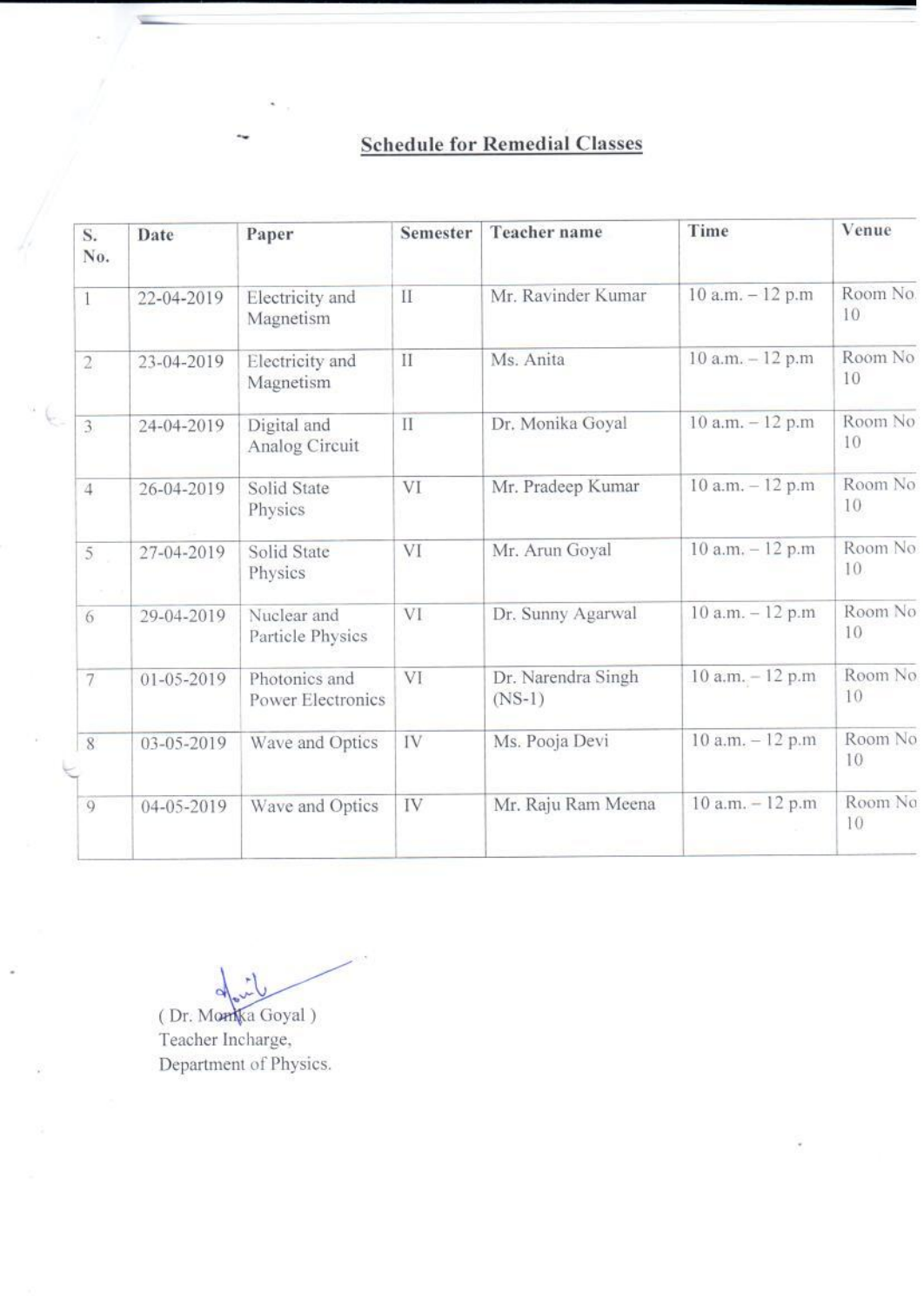## Remedial classes

## Mathematics

# B.Sc. (Physical Sciences) and Generic Papers in B. A. (Hons)

| Sem         | Day           | Period                       | Teacher               | Room           |
|-------------|---------------|------------------------------|-----------------------|----------------|
| II A        | 5,12,26 April | III (10:30 AM -11:30 AM)     | Mr. Subodh Kumar      | 19             |
| IIB         | 6,13,20 April | III (10:30 AM -11:30 AM)     | Mr. Subodh Kumar      | 19             |
| II C        | 6,13,20 April | III (10:30 AM - 11:30<br>AM) | Dr. Anuj Kumar Sharma | 7              |
| $II$ D      | 4,5,11 April  | VI (1:30 PM -2:30 PM)        | Dr. Ritu Aggarwal     | 19             |
| IV A        | 5,8,12 April  | VII (2:30 PM-3:30 PM)        | Mr. Balram Kindra     | 10             |
| IV B        | 2,8,9 April   | VI (1:30 PM - 2:30 PM)       | Dr. Ritu Aggarwal     | 19             |
| IV C        | 2,3,4 April   | VII (2:30 PM -3:30 PM)       | Mr. Balram Kindra     | 10             |
| IV D        | 3,4,10 April  | VII (2:30 PM -3:30 PM)       | Mr. Meghpal           | $\overline{7}$ |
| VI A        | 2,9,16 April  | VII (2:30 PM -3:30 PM)       | Dr. Seema Guglani     | 1              |
| VI B        | 3,10,24 April | VII (2:30 PM - 3:30 PM)      | Dr. Seema Guglani     | $1\,$          |
| VI C        | 4,5,6 April   | VII(2:30 PM -3:30 PM)        | Dr. Seema Guglani     | $\mathbf{1}$   |
| VI D        | 3,4,10 April  | III (10:30 AM -11:30 AM)     | Dr. Anuj Kumar Sharma | 19             |
| GE II       | 5,12,26 April | V (12:30 PM -1:30 PM)        | Mr. Rahul Tomar       | 208            |
| <b>GEIV</b> | 5,12,26 April | VI (1:30 PM -2:30 PM)        | Mr. Rahul Tomar       |                |

04/2019 Balram Ki

Incharge, Department of Mathematics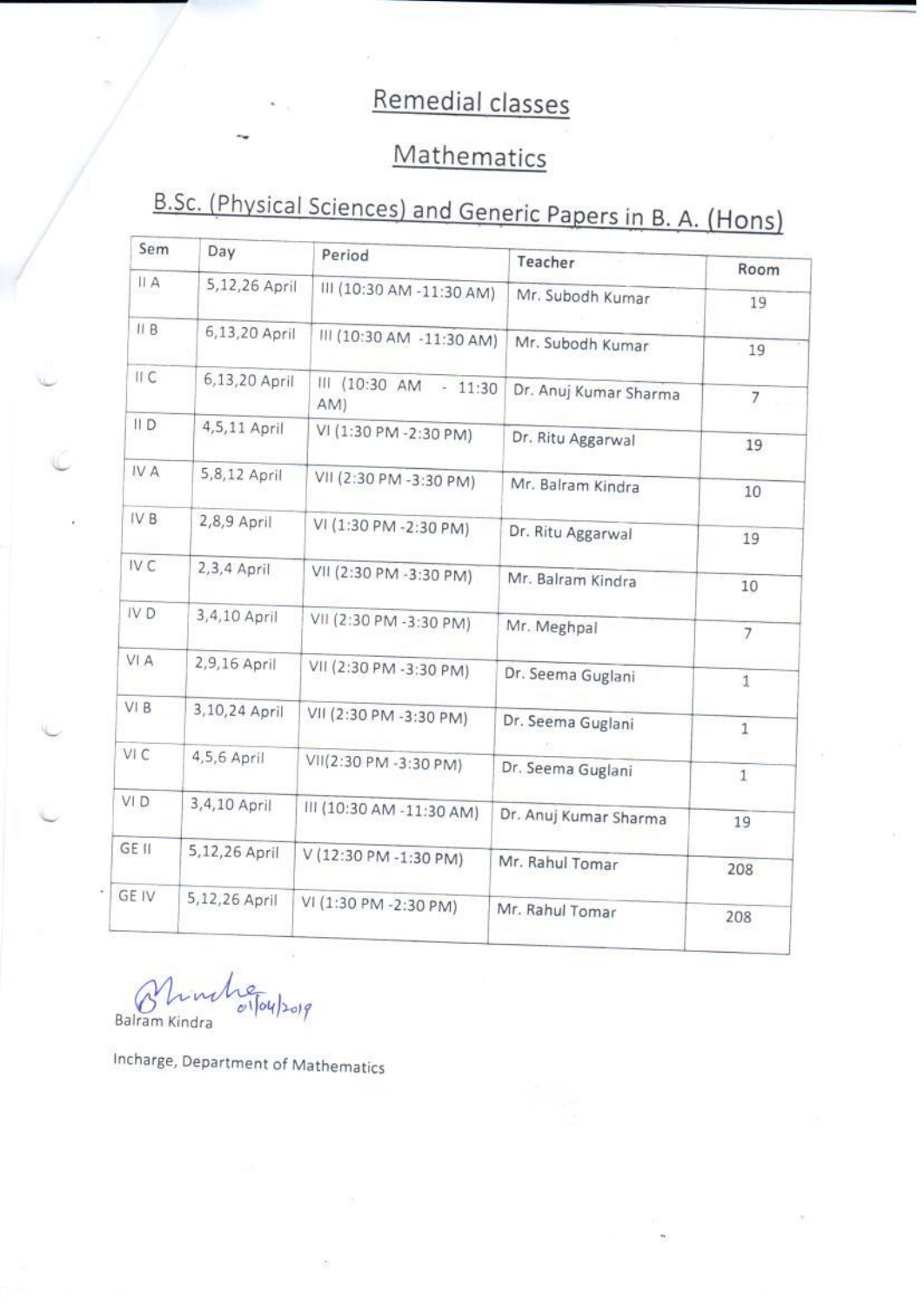#### **Remedial Classes** Department of English, SLC

| S.no.          | Name of the Faculty    | Date                            | Name of the Paper                                                        | Course                       | Time                            |
|----------------|------------------------|---------------------------------|--------------------------------------------------------------------------|------------------------------|---------------------------------|
| $\mathbf{1}$   | Ms. Annie Rojer Thomas | 12.04.19                        | British Literature 18 <sup>th</sup><br>Century                           | EngHons<br>$2nd$ year        | 08:30-09:30am;<br>10:30-11:30am |
| $\overline{2}$ | Dr. Rajeshvari         | 03.04.19                        | <b>Travel Writing</b>                                                    | EngHons<br>$3rd$ year        | 09:30-10:30am<br>fer            |
|                |                        | 08.04.19                        | Generic Elective                                                         | B.A. Prog<br>$3rd$ year      | 11:30-12:30pm                   |
| 3              | Mr. Abbas Tapadar      | 02.04.19                        | Modern European                                                          | EngHons                      | 01:30-02:30pm                   |
|                |                        | 03.04.19                        | Drama                                                                    | $3rd$ year                   | 01:30-02:30pm                   |
| $\overline{4}$ | Ms.Sumita Sharma       | 05.04.19                        | Generic Elective                                                         | G.E.Hons<br>$2nd$ year       | 02:30-03:30pm                   |
|                |                        | 09.04.19<br>25.3.19<br>01.04.19 | Romantic Literature                                                      | EngHons<br>2nd year          | 02:30-03:30pm                   |
| 5              | Dr. Deepti Sharma      | 25.04.19                        | Anglo Indian Poetry                                                      | EngHons<br>$1st$ year        | 11:30-12:30pm                   |
|                |                        | 26.04.19                        | RabindraNath Tagore                                                      | G.E. Hons<br>$1st$ year      | 02:30-03:30pm                   |
| 6              | Ms. Shivali Kharbanda  | 02.04.19                        | Advanced English P.2                                                     | <b>B.Com P</b><br>$2nd$ year | 01:30-02:30pm                   |
|                |                        | 04.04.19                        | Partition Literature                                                     | EngHons<br>$3rd$ year        | 12:30-01:30pm                   |
| $\overline{7}$ | Dr. KinshukMajumdar    | 29.03.19                        | Literary Theory                                                          | EngHons<br>$3rd$ year        | 12:30-01:30pm<br>ëм             |
|                |                        | 05.04.19                        | English<br>Communication                                                 | <b>B.Sc.</b> 1<br>year       | 12:30-01:30pm                   |
| 8              | Mr. AnujKushwaha       | 09.04.19                        | Discipline English                                                       | B.A. Prog                    | 02:30-03:30pm                   |
|                |                        | 10.04.19                        |                                                                          | 1 <sup>st</sup> year         |                                 |
| 9              | Dr Kusha Tinari        |                                 | $12 26 92$ Paper 1<br>27/26 5/3 Adnanced English B.ACP) IST 113Am - W30p | EngCHU Ist                   | $9.30$ am - 11.30am             |
| 10.            | MS MANILA              |                                 | 4/4/19 B.SC PEAR SECA<br>$8 3 19 6.5c$ 1 YEAR SEC D                      |                              |                                 |
|                |                        | 8 3 19                          | $7 3 19 $ $8.9.(4)$ $5.09151$                                            |                              |                                 |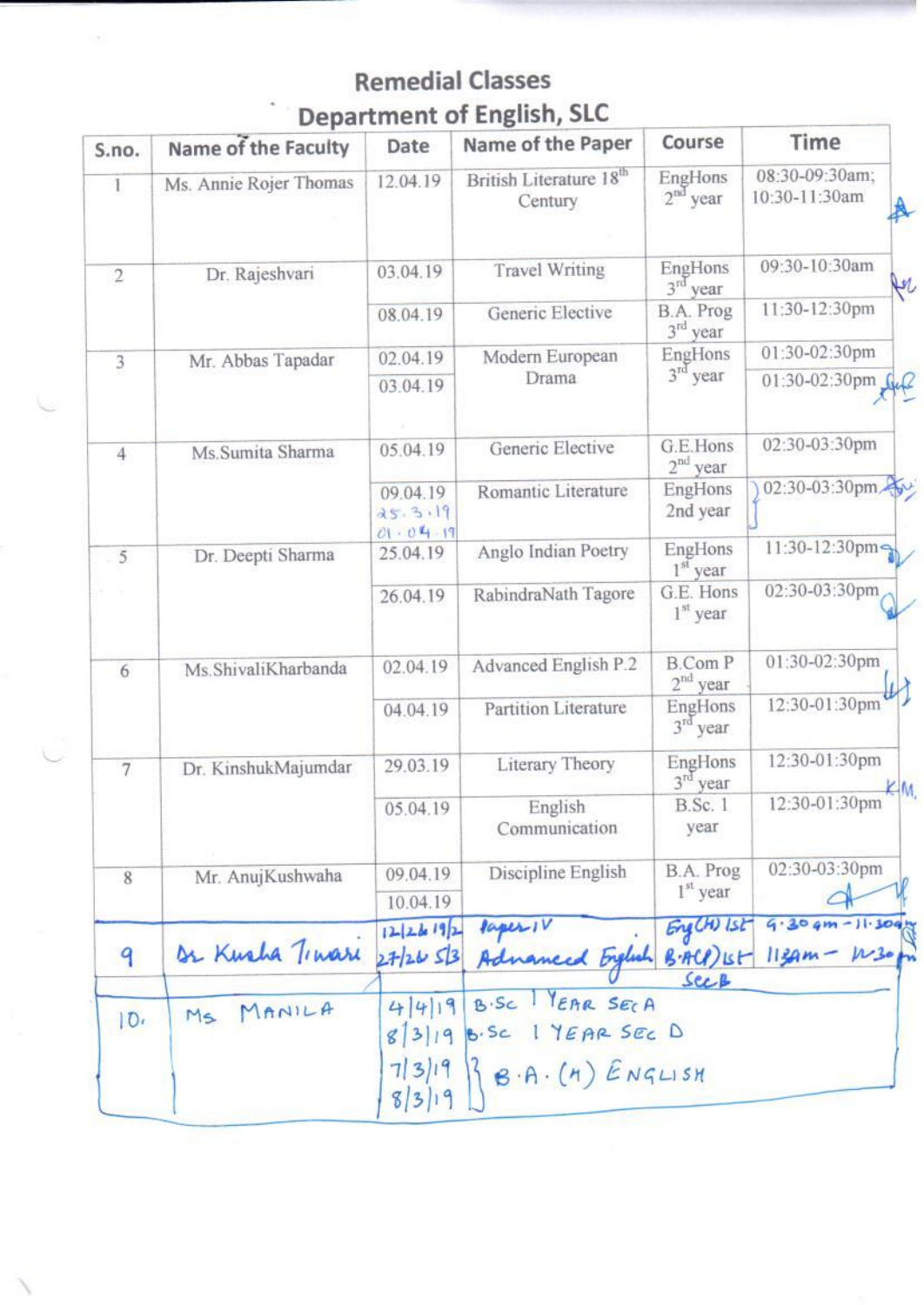| <b>Teachers Name</b> | Class<br>Name       | Papers Name                         | Date                                      | Time                     |
|----------------------|---------------------|-------------------------------------|-------------------------------------------|--------------------------|
| Dr. Supriti Mishra   | B com (P)           | Principles of Macro                 | 1 <sup>st</sup> April                     | 11:30 to 12:30           |
|                      | $3rd$ year c        | Economics                           |                                           |                          |
|                      | sec                 |                                     |                                           |                          |
| Mrs. Jyoti           | $BA(P)$ $2nd$       | <b>Research Methodology</b>         | $6th$ April, $13th$                       | 8:30 to9:30              |
| Chowdhary            | year and            |                                     | April and 20 <sup>th</sup>                |                          |
|                      |                     |                                     | April                                     |                          |
|                      | $BA(P)$ 3rd         | Economic Development and            | $6th$ April, $13th$                       | 9:30 to 10:30            |
|                      | year                | Policy                              | April and 20 <sup>th</sup>                |                          |
|                      |                     |                                     | April                                     |                          |
| Dr. Bharat Bhushan   | <b>BCom</b>         | <b>Introductory Macro Economics</b> | $1, 2$ and $3rd$                          | 9:30 to 10:30            |
|                      | (Hons) II           |                                     | April                                     |                          |
|                      | sem Sec C           |                                     | 2019                                      |                          |
| Mr. Sanjeev Kumar    | BA (Hons)           | <b>Environmental Economics</b>      | 2 and $4th$ April                         | 9:30 to 10:30            |
|                      | III rd Year         | Indian Economy II                   |                                           | 10:30 to 11:30           |
| Dr. Anchal Arora     | BA (Hons)           | <b>Introductory Econometrics</b>    | 1 <sup>st</sup> and 3 <sup>rd</sup> April | $9:30 \text{ to } 10:30$ |
|                      | <b>IInd Year</b>    |                                     | 2019                                      |                          |
|                      | BA (Hons)           | Mathematical Methods in             |                                           |                          |
|                      | Ist Year            | Economics II                        | 2 <sup>nd</sup> and 4 <sup>th</sup> April | 1:30 to 2:30             |
|                      |                     |                                     | 2019                                      |                          |
| Dr. Jitender Kumar   | $BA(P)$ Ist         | Principals of Microeconomics        | $2 - 4 - 19$                              | 2:30 to 3:30 pm          |
|                      | Year Sec C          | $\mathbf{I}$                        |                                           |                          |
|                      |                     | Principals of Macroeconomics II     |                                           |                          |
|                      | BA(P)               |                                     | $5-4-19$                                  | 10:30 to 11:30 am        |
|                      | <b>IInd Year</b>    | Economics development and           |                                           |                          |
|                      | Sec C               | Policy in India                     |                                           |                          |
|                      | BA(P)               |                                     | $4 - 4 - 19$                              | 2:30 to 3:30 pm          |
|                      | <b>IIIrd</b> Year   |                                     |                                           |                          |
|                      | Sec C               |                                     |                                           |                          |
| Ms. Suman Rani       | BA (Hons)           | <b>MFM</b>                          | 30/3/19                                   | $1:30-2:30$              |
|                      | Eco 3 <sup>rd</sup> |                                     | 2/4/19                                    | 9:30 to 10:30            |
|                      | Year                |                                     |                                           |                          |
|                      | $BA(P)$ $2nd$       |                                     |                                           |                          |
|                      | Year                | Principles of Macro                 | 29-3-219                                  | $1:30-2:30$              |
|                      |                     | Economics II                        | $3-4-19$                                  | $1:30 - 2:30$            |
|                      |                     |                                     |                                           |                          |

#### **Schedule for Remedial Classes 2019, semester**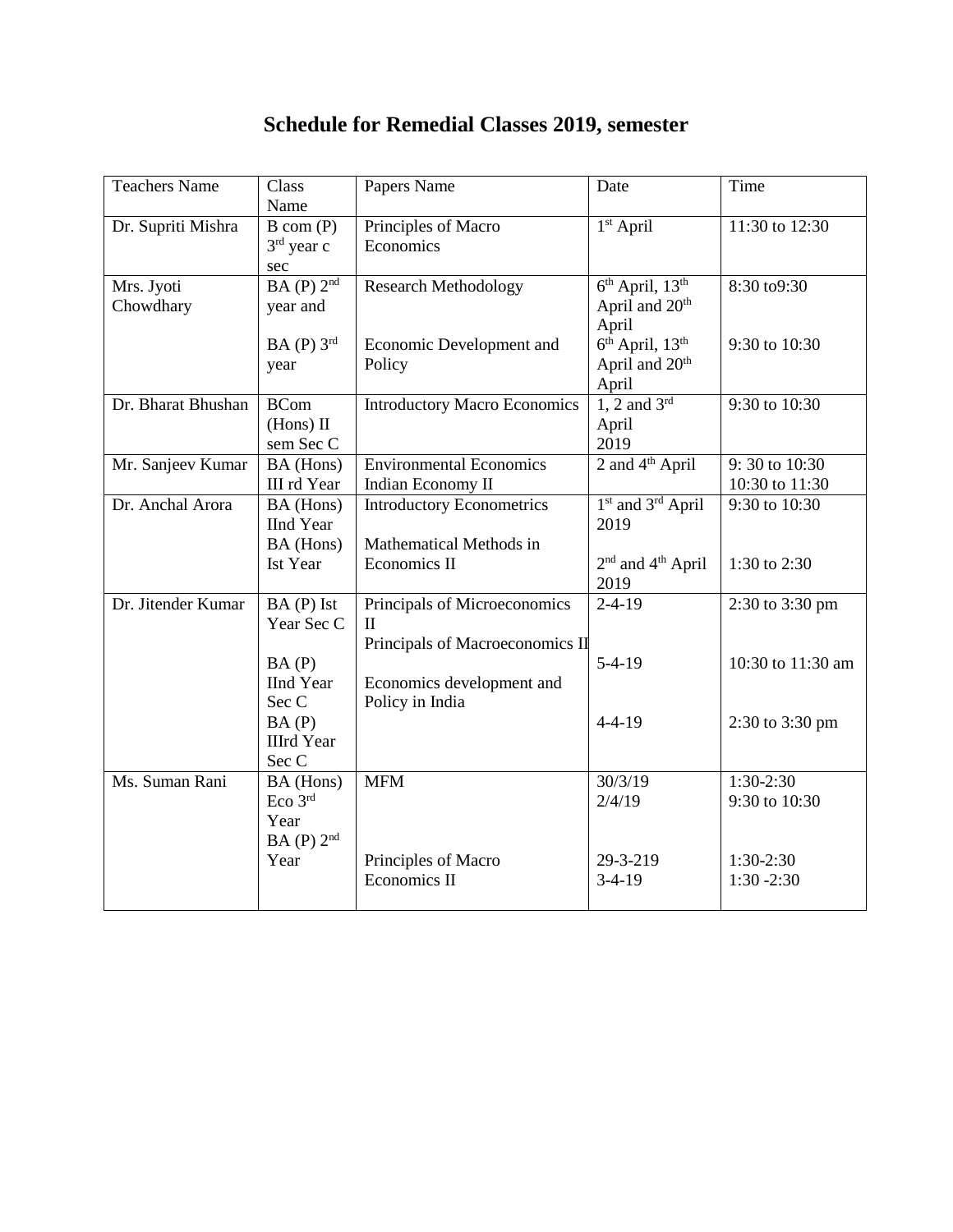## Remedial classes

## Computer Science

### **B.Sc.** (Physical Sciences)

| Sem             | Day           | Period                                | Teacher                | Room No. |
|-----------------|---------------|---------------------------------------|------------------------|----------|
| $\parallel$ D   | 5,12,26 April | (10:30)<br>AM<br>Ш<br>$-11:30$<br>AM) | Sushil<br>Mr.<br>Kumar |          |
| IV <sub>D</sub> | 4,11,18 April | I (8:30 AM - 9:30AM)                  | Ms.<br>Neelam<br>Dabas |          |
| VI D            | 8,15,22 April | VII (2:30 PM -3:30 PM)                | Ms. Mamta              |          |

 $|04|20|9$  $|o|$ Balram Kindra

Incharge, Department of Mathematics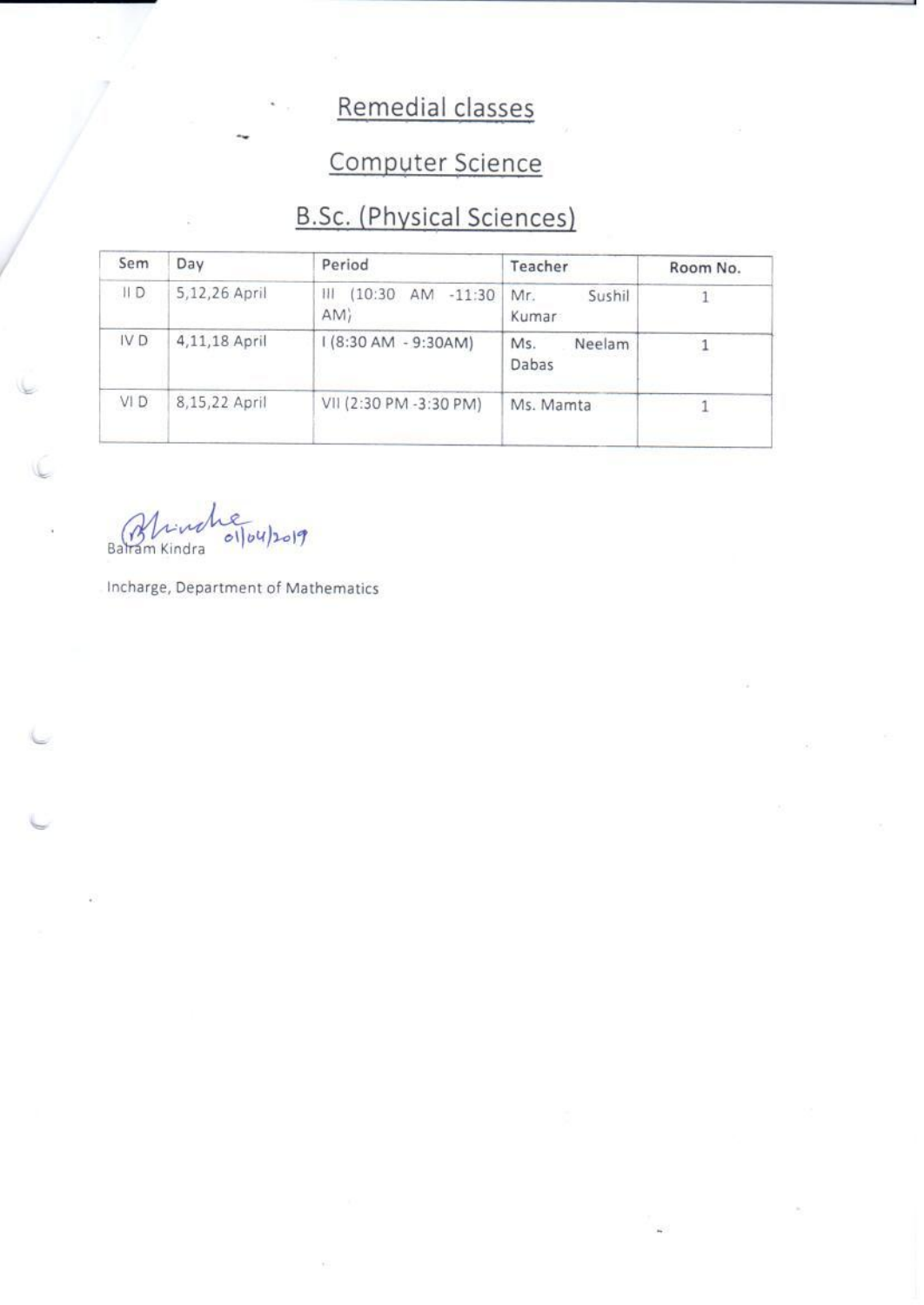#### **SLC (University of Delhi)** Shyam Lal College

#### **Remedial Classes Time table**

#### **Department: Commerce** Year: 2019 (Session: January-April) Semester: II, IV, VI

| S.No. | Name of teacher's   | <b>Schedule of Remedial classes</b>                         |
|-------|---------------------|-------------------------------------------------------------|
| 1.    |                     | 1) Macroeconomics (BCH, 2 <sup>nd</sup> sem)                |
|       | Dr. USHA            | Monday, 15 <sup>th</sup> April, 11:30-12:30 pm, Room no 31  |
|       | <b>KASHYAP</b>      | Tuesday, 16 <sup>th</sup> April, 8:30-9:30 am, Room no 31   |
| 2.    |                     | 1) Corporate Law (BCH, 2 <sup>nd</sup> sem)                 |
|       | Dr. JASVIR SINGH    | Monday, 15 <sup>th</sup> April, 10:30-11:30 am, Room no 202 |
|       |                     | Monday, 15 <sup>th</sup> April, 11:30-12:30 pm, Room no 202 |
| 3.    |                     | 1) Personal Selling and Salesmanship(BCP, 6th sem)          |
|       | Dr. RUCHIKA         | Monday, 15 <sup>th</sup> April, 10:30-11:30 am, Room no 3   |
|       | <b>RAMAKRISHNAN</b> | Tuesday, 16th April, 12:30-1:30 pm, Room no 205             |
| 4.    |                     | 1) Cost accounting (BCP, 4"sem)                             |
|       | Mr. PAWAN           | Tuesday, 16 <sup>th</sup> April, 12:30-1:30 pm., Room no 41 |
|       | KUMAR ADEWA         | Thursday, 18 <sup>n</sup> April, 12.30- 1:30pm, Room no 41  |
| 5.    |                     | 1) Cost accounting (BCP, 4 <sup>th</sup> sem)               |
|       | Dr. MAST RAM        | Monday, 15 <sup>*</sup> April, 8:30-9:30 am, Room no 30     |
|       |                     | Tuesday, 16 <sup>th</sup> April, 8:30-9:30 am, Room no 30   |
| 6.    |                     | 1) Goods & Service Tax (GST) & Customs Law (BCH, 6th sem)   |
|       |                     | Monday, 15 <sup>th</sup> April, 11.00-12:30pm, Room no 33   |
|       | Dr. S.B. RATHORE    | 2) E-Filing Of Returns (BCH, 4"Sem)                         |
|       |                     | Tuesday, 16 <sup>th</sup> April, 11:00- 12:30pm, Room no 33 |
| 7.    |                     | 1) Business Law (BCP, 2 <sup>nd</sup> sem)                  |
| 所     | Dr. SATISH          | Monday, 15 <sup>th</sup> April, 11:30-12:30pm, Room no 204  |
|       | <b>CHANDRA</b>      | Tuesday, 16 <sup>th</sup> April, 11:30-12:30pm, Room no 204 |
| 8.    | Mr. ANIL KHURANA    | 1) Indian Economy (BCH, 4 <sup>th</sup> sem)                |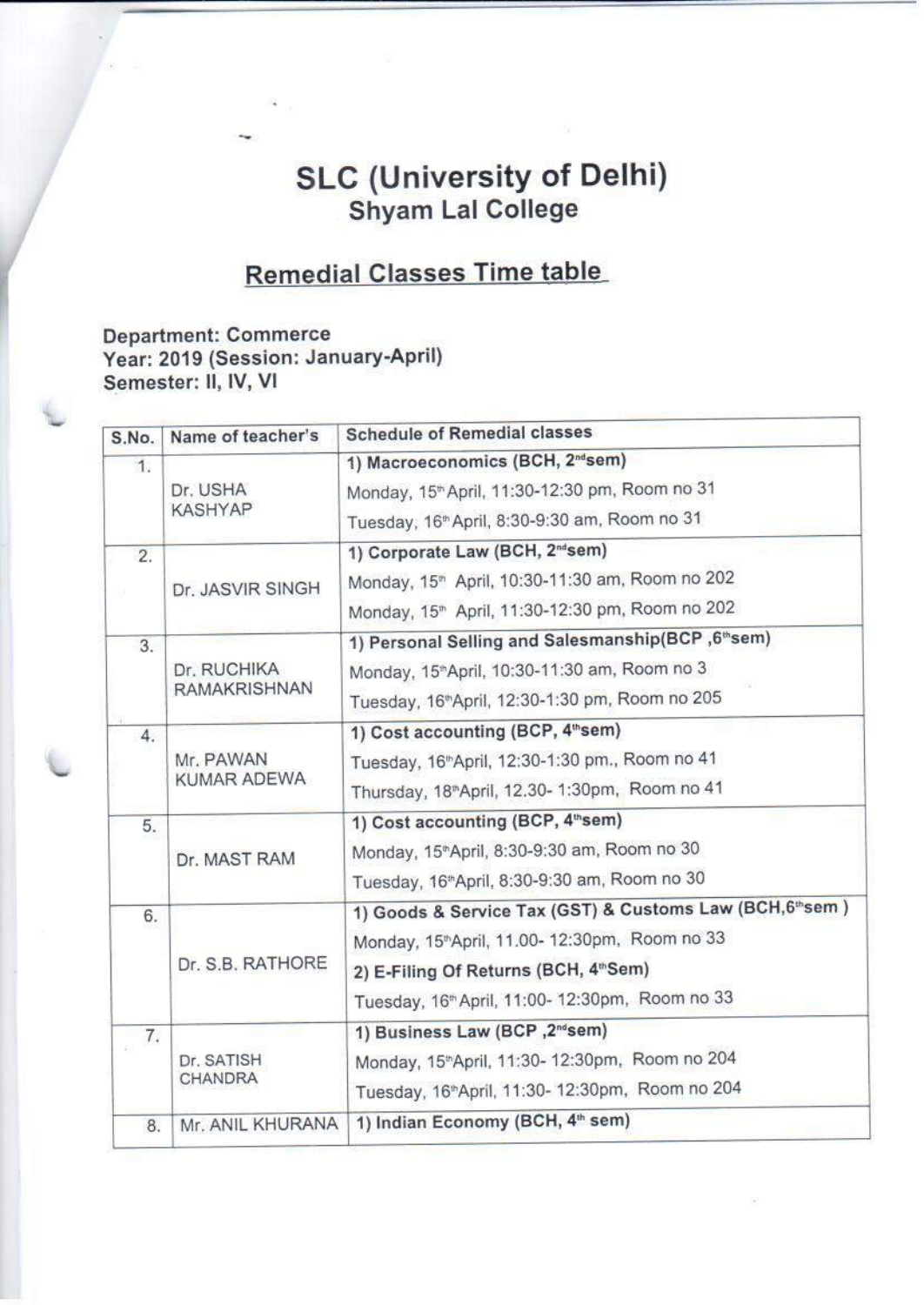|     |                              | Thursday, 18th April, 11:30-12:30pm, Room no 30                          |
|-----|------------------------------|--------------------------------------------------------------------------|
|     |                              | Monday, 22 <sup>nd</sup> April, 11:30- 12:30pm, Room no 30               |
| 9.  |                              | 1) Personal Selling and Salesmanship(BCP, 6"sem)                         |
|     | Mr. VINOD KUMAR              | Tuesday, 16 <sup>th</sup> April, 1:30-2:30 pm, Room no 33                |
|     |                              | Thursday, 18 <sup>th</sup> April, 1:30- 2:30pm, Room no 33               |
| 10. |                              | 1) E-Commerce (BCP, 4 <sup>th</sup> sem)                                 |
|     | MS. JYOTI                    | Monday 15 <sup>th</sup> April, 1:30 -2:30 pm, Room no-30                 |
|     | <b>CHOUDHARY</b>             | Tuesday, 16 <sup>th</sup> April,1:30 -2:30 pm, Room no-31                |
| 11. |                              | 1) Fundamental of Investments (BCH, 6 <sup>th</sup> sem)                 |
|     | Dr. KAVITA<br>ARORA          | Monday, 15 <sup>th</sup> April, 12:30-1:30 pm, Room no 30                |
|     |                              | Tuesday, 16"April, 12:30-1:30pm, Room no 30                              |
| 12. |                              | 1) Business Mathematics & Statistics (BCP, 2 <sup>nd</sup> sem)          |
|     | Mr. VARUN                    | Monday, 15 <sup>th</sup> April, 10:30 -11:30 am , Room no- 206           |
|     | <b>PANWAR</b>                | Tuesday, 16"April, 10:30 - 11:30 am, Room no- 206                        |
|     |                              | Thursday, 18 <sup>th</sup> April, 10:30 -11:30 am, Room no- 206          |
| 13. |                              | 1) Goods & Service Tax (GST) & Customs Law (BCH, 6th sem)                |
|     | Ms. SIMPLE<br>ARORA          | Monday 15 <sup>n</sup> April, 12:30-1:30pm, Room no 18                   |
|     |                              | 2) Fundamental of Investments (BCP,6 <sup>th</sup> sem)                  |
|     |                              | Tuesday, 16"April, 12:30- 1:30pm, Room no 27                             |
| 14. |                              | 1) International Business (BCH,6"sem)                                    |
|     | Dr. SUNITA<br>POONIYA        | Monday, 22 <sup>rd</sup> April, 9:30-10:30am, Room no 16                 |
|     |                              | Tuesday, 23 <sup>rd</sup> April, 9:30- 10:30am, Room no 16               |
| 15. |                              | 1) International Business (BCH,6 <sup>th</sup> sem)                      |
|     |                              | Thursday, 18 <sup>th</sup> April, 9:30-10:30am, Room no 31               |
|     | Ms. SUMANJEET<br><b>KAUR</b> | Tuesday, 23rd April, 9:30- 10:30am, Room no 30                           |
|     |                              | 2) Management accounting (BCP,6 <sup>th</sup> sem)                       |
|     |                              | Saturday, 20 <sup>th</sup> April, 9:30- 10:30am, Room no 30              |
| 16. |                              | 1) Computer applications in business (BCH, 4"sem)                        |
|     |                              | Tuesday, 16"April 1.30- 2:30pm, Room no-Resource center                  |
|     | Ms. JYOTI SINDHU             | 2) E-Commerce (BCP, 4 <sup>th</sup> sem)                                 |
|     |                              | Thursday , 18 <sup>th</sup> April, 1.30- 2:30pm, Room no-Resource center |
| 17. | Ms. NEHA BOTHRA              | 1) Fundamental of Investments (BCP,6 <sup>th</sup> sem)                  |
|     |                              | Monday 15 <sup>n</sup> April, 11:30 -12:30 pm, Room no- 27               |

 $\alpha = -\alpha$  . The second state  $\alpha$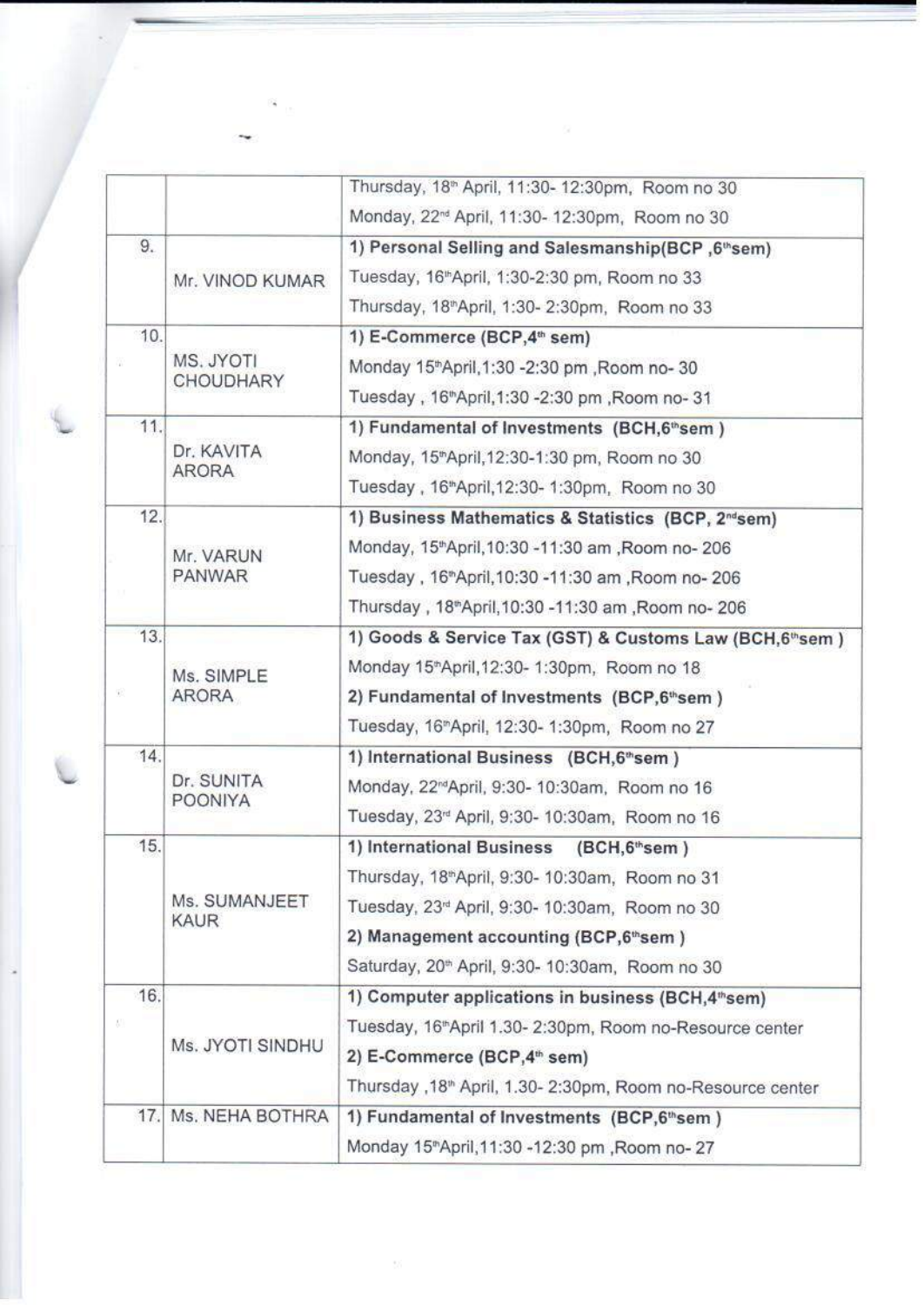|     |                      | Thursday, 18 <sup>th</sup> April, 11:30 -12:30 pm, Room no- 27      |
|-----|----------------------|---------------------------------------------------------------------|
|     |                      | Saturday, 20"April, 11:30 -12:30 pm , Room no- 27                   |
| 18. |                      | 1) Computer applications in business (BCH, 4 <sup>th</sup> sem)     |
|     |                      | Tuesday, 16 <sup>th</sup> April, 2.30-3:30pm, Room no: Comp Lab-2   |
|     | DR. GURMEET          | Wednesday, 24 <sup>th</sup> April, 3.30-4:30pm, Room no: Comp Lab-2 |
|     | <b>SINGH</b>         | 2) Management accounting (BCP,6 <sup>th</sup> sem)                  |
|     |                      | Thursday, 18 <sup>th</sup> April, 1.30-2:30pm, Room no 3            |
|     |                      | Thursday, 25 <sup>th</sup> April, 1.30-2:30pm, Room no 3            |
| 19. |                      | 1) Business Mathematics and Statistics (BCH, 2 <sup>nd</sup> sem)   |
|     | Ms. MONIKA           | Monday 15 <sup>th</sup> April, 10:30-11:30 am, Room no 204          |
|     | <b>KHEMANI</b>       | Saturday, 20th April, 10:30-11:30am, Room no 204                    |
| 20. |                      | 1) Business Law (BCP, 2 <sup>nd</sup> sem)                          |
|     |                      | Monday, 15 <sup>th</sup> April, 10:30-12:30 pm, Room no 1           |
|     |                      | Tuesday, 16 <sup>th</sup> April, 10:30-12:30 pm., Room no 1         |
|     | Ms. SWATI            | 2) Auditing and corporate governance (BCH,6 <sup>th</sup> sem)      |
|     |                      | Tuesday, 23rd April, 10:30-12:30 pm., Room no 8                     |
|     |                      | Wednesday, 24 <sup>th</sup> April, 10.30- 12:30pm, Room no 8        |
| 21. |                      | 1) Fundamental of Investments (BCH,6thsem).                         |
|     |                      | Tuesday, 16 <sup>th</sup> April, 12:30-1:30pm, Room no 31           |
|     |                      | Tuesday, 23rd April, 12:30- 1:30pm, Room no 31                      |
|     | Ms. ADITHI           | Wednesday, 24 <sup>th</sup> April, 12:30-1:30pm, Room no 31         |
|     |                      | Thursday, 25 <sup>th</sup> April, 12:30-1:30pm, Room no 31          |
|     |                      | 2) International Business (BCH, 6"sem)                              |
|     |                      | Friday, 26 <sup>th</sup> April, 11:30-12:30pm, Room no 31           |
| 22. |                      | 1) Cost accounting (BCP, 4 <sup>th</sup> sem)                       |
|     | Mr. AMIT KAPOOR      | Tuesday, 16 <sup>th</sup> April, 10:30-11:30 am., Room no 40        |
|     |                      | Thursday, 18 <sup>th</sup> April, 10.30-11:30am, Room no 40         |
| 23. |                      | 1) Corporate accounting (BCP, 4 <sup>th</sup> sem)                  |
|     | Ms. PALAK            | Monday, 15 <sup>th</sup> April, 10:30-11:30am, Room no 110A         |
|     | <b>KAKKAR</b>        | 2) Business Mathematics and Statistics (BCP, 2 <sup>nd</sup> sem)   |
|     |                      | Saturday, 20"April, 10:30- 11:30am, Room no 205                     |
|     | 24. DR. SHAISTA SAMI | 1) Corporate accounting (BCH, 4th sem)                              |
|     |                      | Monday, 15 <sup>th</sup> April, 10:30-11:30am, Room no 30           |